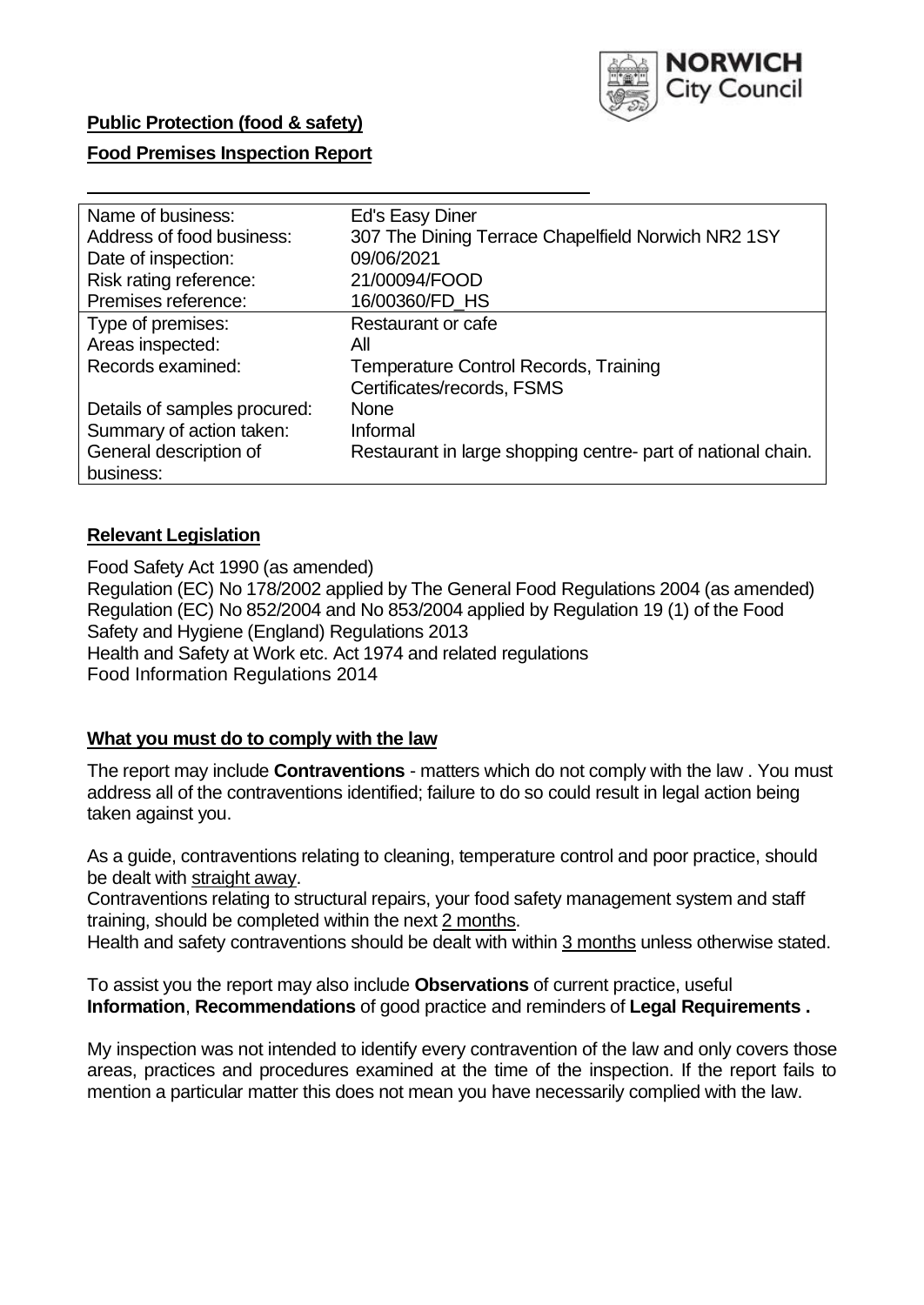# **FOOD SAFETY**

### **How we calculate your Food Hygiene Rating:**

 The food safety section has been divided into the three areas which you are scored against for the hygiene rating: 1. food hygiene and safety procedures, 2. structural requirements and 3. confidence in management/control procedures. Each section begins with a summary of what was observed and the score you have been given. Details of how these scores combine to produce your overall food hygiene rating are shown in the table.

| <b>Compliance Area</b>                     |          |                |                | <b>You Score</b> |                |    |           |    |                |  |  |
|--------------------------------------------|----------|----------------|----------------|------------------|----------------|----|-----------|----|----------------|--|--|
| <b>Food Hygiene and Safety</b>             |          |                | 0              | 5.               | 10             | 15 | 20        | 25 |                |  |  |
| <b>Structure and Cleaning</b>              |          |                | $\overline{0}$ | 5                | 10             | 15 | 20        | 25 |                |  |  |
| Confidence in management & control systems |          |                | $\bf{0}$       | 5                | 10             | 15 | 20        | 30 |                |  |  |
|                                            |          |                |                |                  |                |    |           |    |                |  |  |
| <b>Your Total score</b>                    | $0 - 15$ | 20             | $25 - 30$      |                  | $35 - 40$      |    | $45 - 50$ |    | > 50           |  |  |
| <b>Your Worst score</b>                    | 5        | 10             | 10             |                  | 15             |    | 20        |    |                |  |  |
|                                            |          |                |                |                  |                |    |           |    |                |  |  |
| <b>Your Rating is</b>                      | 5        | $\overline{4}$ | 3              |                  | $\overline{2}$ |    |           |    | $\overline{0}$ |  |  |

Your Food Hygiene Rating is 5 - a very good standard



# **1. Food Hygiene and Safety**

 requirements. You have safe food handling practices and procedures and all the Food Hygiene standards are excellent. You demonstrated full compliance with legal necessary control measures to prevent cross-contamination are in place. **(Score 0)** 

## **2. Structure and Cleaning**

The structure facilities and standard of cleaning and maintenance are all of a good standard and only minor repairs and/or improvements are required. Pest control and waste disposal provisions are adequate. The minor contraventions require your attention. **(Score 5)** 

### Cleaning of Structure

**Observation** The kitchen had been well maintained and the standard of cleaning was good.

**Observation** The kitchen had been well maintained and the standard of cleaning was exceptionally high.